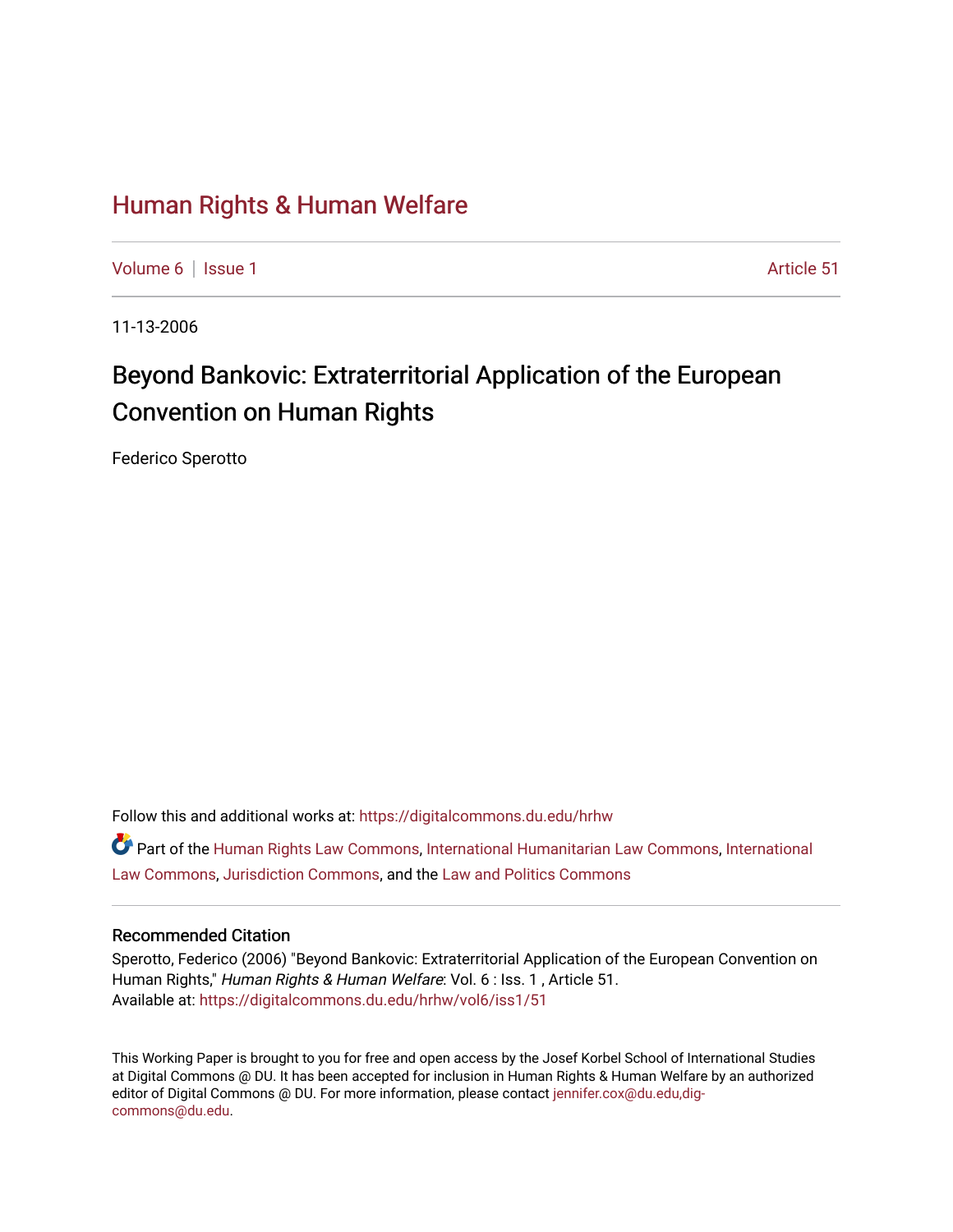## **human rights & human welfare**



*a forum for works in progress* 

working paper no. 38

## **Beyond Bankovic: Extraterritorial Application of the European Convention on Human Rights**

by Dr. Federico Sperotto federico.sperotto@tiscali.it

Posted on 13 November 2006

http://www.du.edu/gsis/hrhw/working/2006/38-sperotto-2006.pdf

© Federico Sperotto. All rights reserved.

This paper may be freely circulated in electronic or hard copy provided it is not modified in any way, the rights of the author not infringed, and the paper is not quoted or cited without express permission of the author. The editors cannot guarantee a stable URL for any paper posted here, nor will they be responsible for notifying others if the URL is changed or the paper is taken off the site. Electronic copies of this paper may not be posted on any other website without express permission of the author.

The posting of this paper on the **hrhw working papers** website does not constitute any position of opinion or judgment about the contents, arguments or claims made in the paper by the editors. For more information about the **hrhw working papers** series or website, please visit the site online at http://www.du.edu/gsis/hrhw/working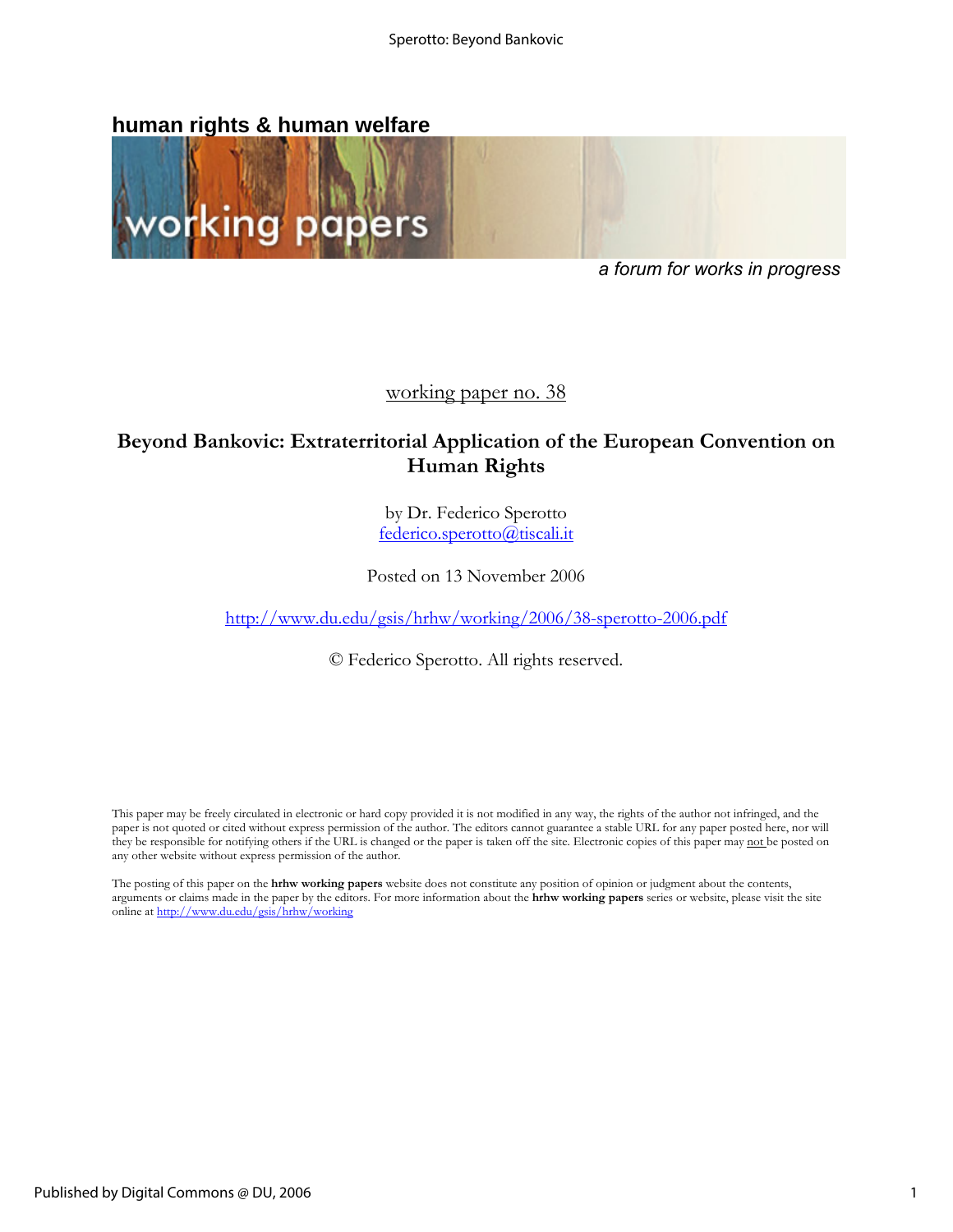## *Beyond* **Bankovic***: Extraterritorial Application of the European Convention on Human Rights*

Federico Sperotto

#### *Abstract*

*The obligations set forth in the international and regional instruments on human rights are considered as having a strictly territorial scope. States parties have the duty to guarantee the rights recognized in the treaties to all individuals within their territories. The territorial reach of these obligations is expanding by way of interpretation. In its decision on Bankovic, the European Court reduced the impact of this international trend toward a progressive enlargement of the protection granted by human rights treaties, affirming those attacks conducted by NATO against Yugoslavia in 1999 fell out of the extraterritorial reach of the European Convention. After Bankovic, the Court provided a more articulated interpretation of the issue of extraterritorial acts, previously limited to the European legal space. In examining the case law, this paper deals with the issue of whether and to what extent a State party of the European Convention is accountable for human rights violations perpetrated by its armed forces during military operations conducted abroad.* 

## **Introduction**

The obligations set forth in the international and regional instruments on human rights have been traditionally considered as having a strictly territorial scope. States parties have the duty to guarantee the rights recognized in the treaties to all individuals *within their territories*. States are obliged to guarantee a *core* of human rights, resulting from customary international law. In addiction, they have to guarantee the rights resulting from treaties they ratified. Individual nationality or citizenship does not prevent the plane enjoyment of those rights. In case of powers exercised abroad, the State shall guarantee the rights in those territories subject to his jurisdiction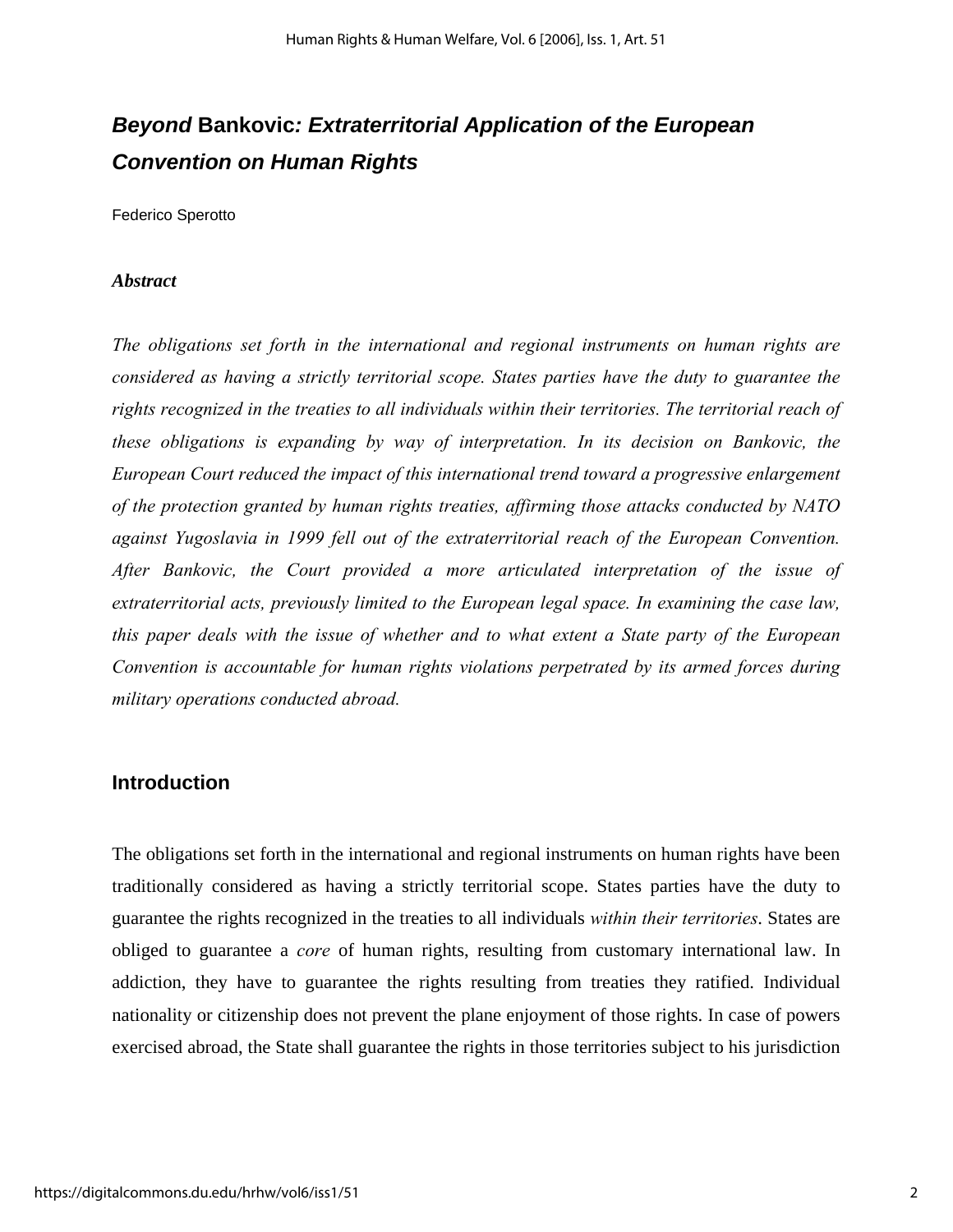$(1)$  or effective control  $(2)$ . The (negative) obligation of not violating human rights and that (positive) of guaranteeing all necessary action aimed to give effectiveness to such a protection, requiring extensive state outlays  $(3)$ , goes beyond the territory of the State, since it includes those areas in which the State exercises its own authority and control, through State agents or troops deployed abroad  $(^4)$ .

The territorial reach of these obligations is expanding by way of interpretation. Stages of this evolution have been some renowned statements. In 1995, the UN Human Rights Committee, in a report concerning the US, tackled the view expressed by the Government that the Covenant (on civil and political rights, ICCPR) lacks extraterritorial reach under all circumstances, holding that, in special circumstances, persons may fall under the jurisdiction of a State party even when outside that State territory <sup>(5</sup>). In its judgement on *Louizidou v. Turkey*, the European Court of Human Rights noted that although Article 1 sets limits to the reach of the European Convention, the concept of jurisdiction is not restricted to the national territory of the Parties, but could also arise when a State exercises effective control of an area outside its national territory <sup>(6</sup>). In *Coard v. US* the Inter-American Commission of Human Rights affirmed that in principle the protection afforded by the 1948 American Declaration is not based on the presumed victim's nationality or presence within a particular geographic area but on whether, in the specific circumstances, the individual is under the *authority and control* of a State  $\binom{7}{1}$ .

In its decision on *Bankovic*, the European Court reduced the impact of this trend toward a progressive enlargement of the protection granted by human rights treaties. The Court held that attacks conducted by NATO against Yugoslavia in 1999 fell out of the extraterritorial reach of the European Convention, stressing its regional character, as a multilateral treaty not designed to

1

<sup>(</sup> 1 ) See European Convention on Human Rights, Article 56.

 $\binom{2}{k}$  The Supreme Court of Judicature Court of Appeal (Civil Division) *Al-Skeini Ors, R (on the application of) v Secretary of State for Defence* [2005] EWCA Civ 1609 (21 December 2005) §§ 190-197.

<sup>(</sup> 3 ) For a comprehensive discussion on the matter see ECtHR, *Hugh Jordan v. the United Kingdom -* 24746/94 [2001] ECHR 327 (4 May 2001)*, McKerr v. the United Kingdom -* 28883/95 [2001] ECHR 329 (4 May 2001)*, Kelly & Others v. the United Kingdom* - 30054/96 [2001] ECHR 328 (4 May 2001)*, and Shanaghan v. the United Kingdom* - 37715/97 [2001] ECHR 330 (4 May 2001).

<sup>(</sup> 4 ) European Court of Human Rights (ECtHR), *Loizidou v. Turkey* - 15318/89 [1996] ECHR 70 (18 December 1996), § 52.

 $\overline{(\overline{5})}$  Human Rights Committee, Comments on United States of America, U.N. Doc. CCPR/C/79/Add 50 (1995), § 19.

<sup>(</sup> 6 ) European Court of Human Rights (ECtHR), *Loizidou v. Turkey* - 15318/89 [1996] ECHR 70 (18 December 1996), § 52.

<sup>(</sup> 7 ) Inter-American Commission on Human Rights (IACHR) *Coard v. US*, Case no. 10.951, Report n. 109/99, 29 Sept. 1999, § 37.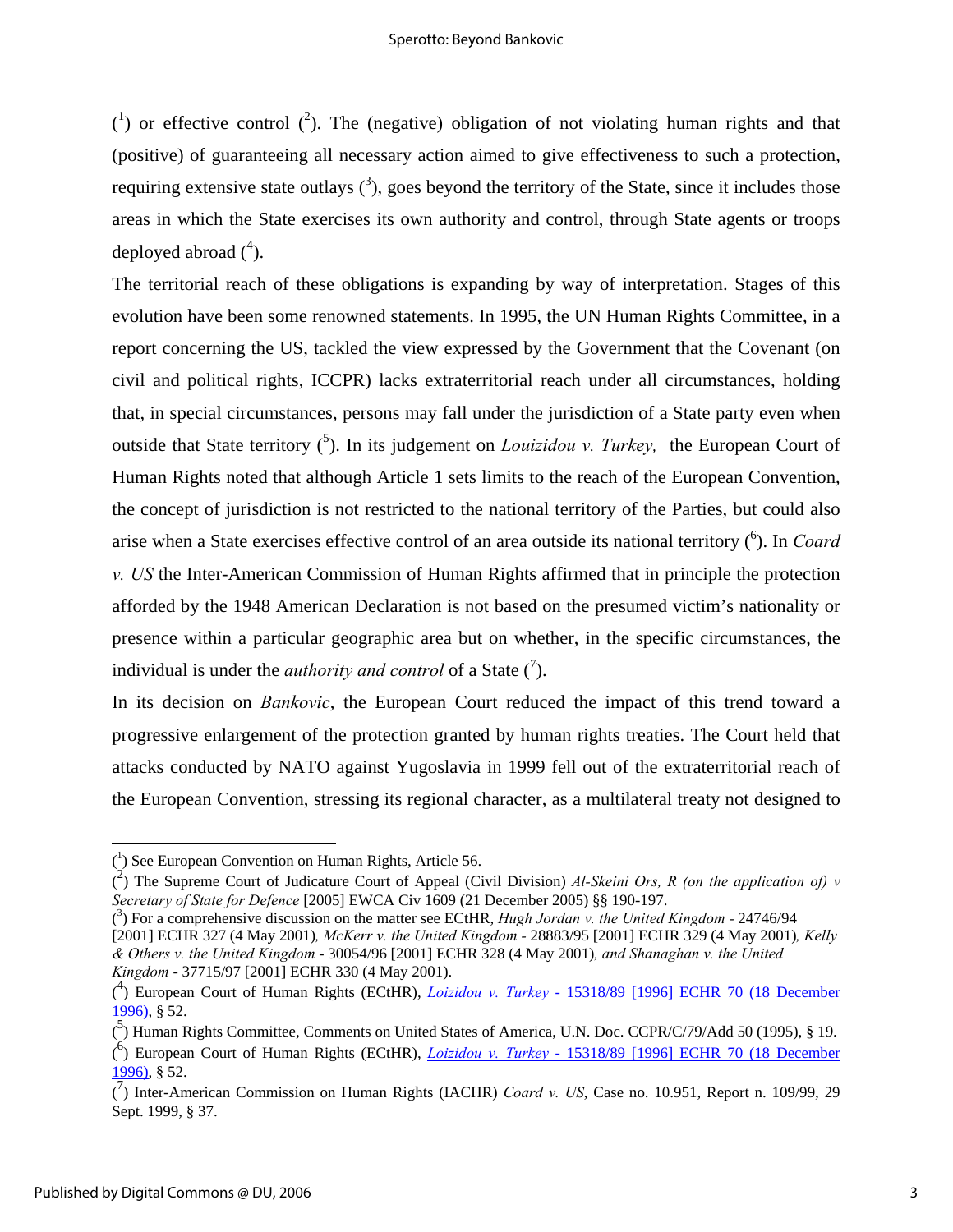be applying throughout the world. After *Bankovic*, the Court provided a more articulated interpretation of the issue of extraterritorial acts, which demands further consideration and analysis. In recent years, following the 9/11 attacks and the forced regime change in Iraq, some European States joined the US in its "global war on terror". Some complaints alleging violations of human rights obligation during recent military operations, principally in Iraq, have been brought before courts. British soldiers have been charged for murder, torture and mistreatment in two different courts martial.

In examining the case law, this paper deals with the issue of whether and to what extent a State party of the European Convention is accountable for human rights violations perpetrated by its armed forces during military operations conducted abroad.

## **1. Human Rights Protection during Armed Conflict**

During international armed conflicts, States are bound to respect international humanitarian law (IHL). According to the International Court of Justice, IHL includes "The Hague Law", resulted from two conferences, in 1899 and 1907, fixing rights and duties of belligerents in warfare, and the "Geneva Law" (primarily the 1949 Conventions), protecting persons involved in an international armed conflict not taking part in the hostilities. During internal armed conflict, Common Article 3 provides a minimal humanitarian standard to persons not actively involved in hostilities  $(^8)$ .

Common Article 1 to the Geneva Conventions issues a general obligation to respect and ensure respect for IHL *in all circumstances*  $(^9)$ . Its protection depends on the existence of an armed conflict and involves a specific category of individuals (wounded, sick, shipwrecks, prisoners of war, civilians). Yet the threshold of conflict is not clear. According to some opinions, the provision of Article 2 entails a wide spectrum, including minor cross-border operations. In particular, an authoritative opinion held that

<u>.</u>

<sup>(</sup> 8 ) International Court of Justice (ICJ), *Legality of the Threat or Use of Nuclear Weapons*, Advisory Opinion, 1996, § 75.

<sup>(</sup> 9 ) HENCKAERTS – DOSWALD-BECK, *Customary International Humanitarian Law,* Cambridge, Cambridge University Press, 2005, p. 495.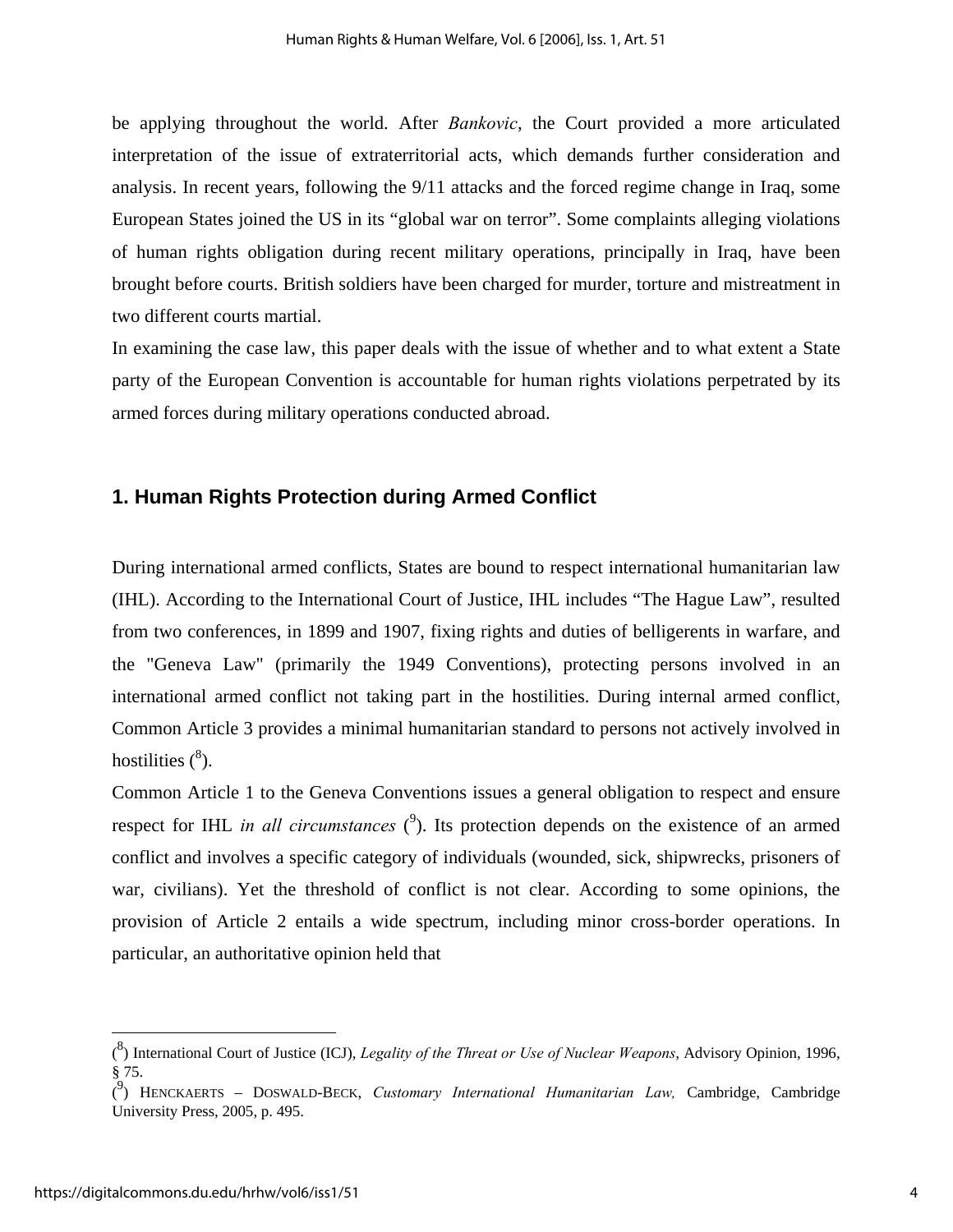'the Geneva Conventions apply even to a patrol which penetrates into enemy territory without any intention to stay there with respect to its dealings with the civilians it meets'  $(10)$ .

As issued by the International Criminal Tribunal for the Former Yugoslavia (ICTY), humanitarian obligations do not depend on reciprocity, thus a State has to guarantee their observance apart from the conduct of counterparts  $(1)$ .

In its Advisory Opinion on the Legality of the Threat or Use of Nuclear Weapons, the International Court of Justice held that the protection granted in the International Covenant on Civil and Political Rights (ICCPR) does not cease in time of conflict:

'The Court observes that the protection of the International Covenant of Civil and Political Rights does not cease in times of war, except by operation of Article 4 of the Covenant whereby certain provisions may be derogated from in a time of national emergency. Respect for the right to life is not, however, such a provision. In principle, the right not arbitrarily to be deprived of one's life applies also in hostilities. The test of what is an arbitrary deprivation of life, however, then falls to be determined by the applicable *lex specialis*, namely, the law applicable in armed conflict which is designed to regulate the conduct of hostilities. Thus whether a particular loss of life, through the use of a certain weapon in warfare, is to be considered an arbitrary deprivation of life contrary to Article 6 of the Covenant, can only be decided by reference to the law applicable in armed conflict and not deduced from the terms of the Covenant itself'  $\binom{12}{1}$ .

This interdependence between IHL and human rights has a particular importance in case of military occupation of foreign territories. In order to clarify any doubt on the contextual application of the two bodies of law, the ICJ, in its recent Advisory Opinion on the Legal Consequences of the Construction of a Wall in the Occupied Palestinian Territories, specified that in those Territories both international human rights law and humanitarian law apply  $(^{13})$ . On the interdependence between human rights and international humanitarian law, it is worth to mention *Cyprus v. Turkey*, particularly the dissenting opinion of judges Sperduti and Trechsel,

<u>.</u>

<sup>(</sup> 10) PICTET, (Ed.) *Commentary: Geneva Convention (IV) Relative to the Protection of Civilian Persons in Times of War, Article 6*, Geneve, 1958 in www.icrc.org/ihl.nsf.

<sup>(</sup> 11) International Criminal Tribunal for the Former Yugoslavia (ICTY), *Prosecutor v. Kuprescik et. al.,* IT-95-13, Trial Chamber, Judgement, 14 Jan. 2000, § 511.

<sup>(</sup> 12) International Court of Justice (ICJ), *Legality of the Threat or Use of Nuclear Weapons*, Advisory Opinion, 1996, § 25.

<sup>(</sup> 13) ICJ, *Legal Consequences of the Construction of a Wall in the Occupied Palestinian Territories*, Advisory Opinion, n. 131, 9 Jul. 2004, § 114.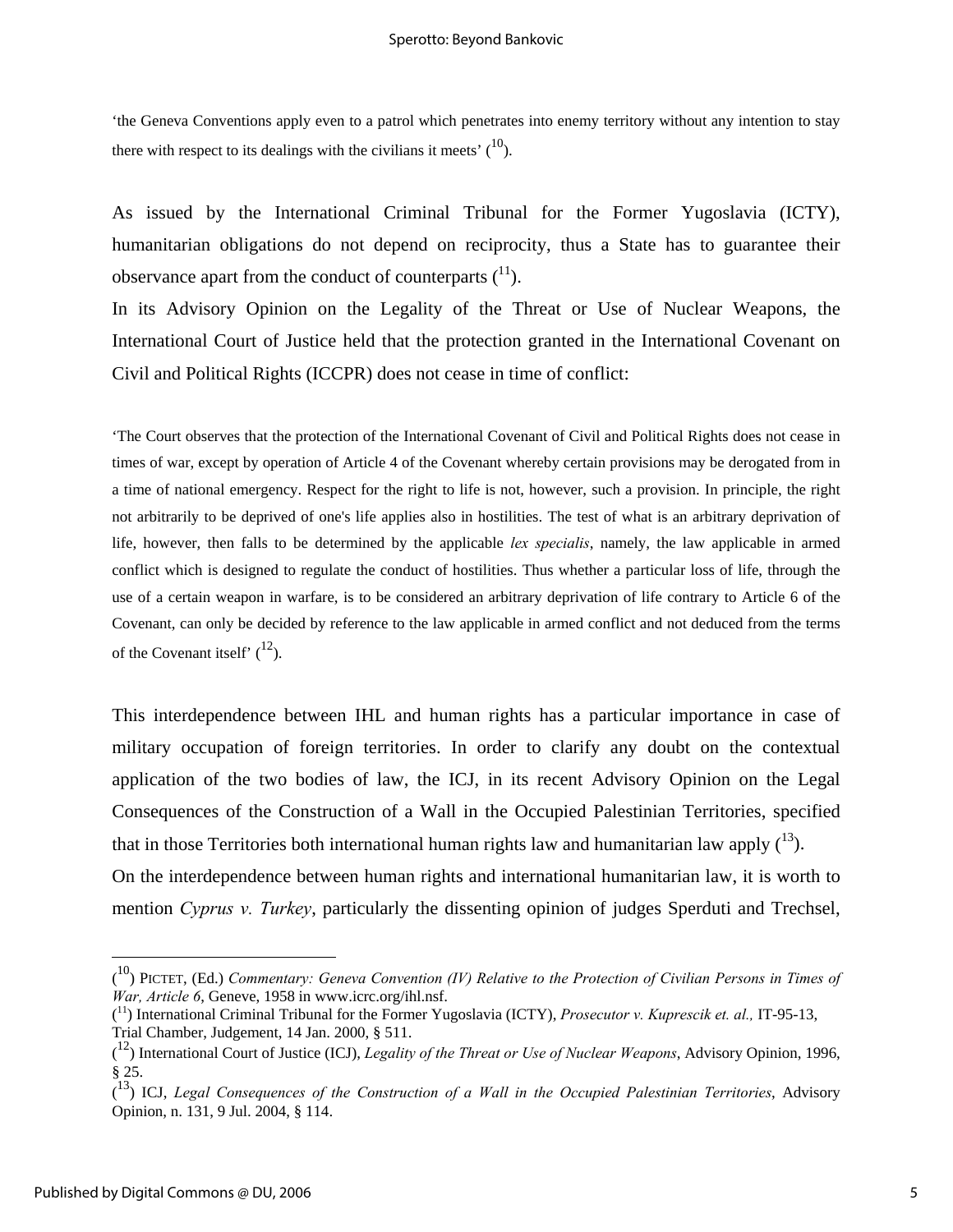considering international humanitarian law as a useful tool for interpreting the obligations set forth in the Convention:

'the rules of international law concerning the treatment of the population in occupied territories (contained notably in the Hague Regulations of 1907 and the Fourth Geneva Convention of 12 August 1949) are undeniably capable of assisting the resolution of the question whether the measures taken by the occupying power in derogation from the obligations which it should in principle observe — by virtue of the European Convention — where it exercises (*de jure* or *de facto*) its jurisdiction, are or are not justified according to the criterion that only measures of derogation strictly required by the circumstances are authorized'  $(14)$ .

The Inter-American system shows a tendency to recognize to the human rights law a specific role during armed conflict. Dealing with the question of the simultaneous application of the two bodies of law, the Inter-American Commission (IACHR), in *Coard et al. v. the United States* (a case raised out of the US invasion of Grenada, in 1983) recalling that in case of violation of the American Declaration both the laws apply, affirmed that in case of simultaneous application, where those bodies of law provide distinct levels of protection, the Commission is bound to apply the normative standard which best safeguards the rights of individuals  $(15)$ . The Inter-American Commission underlines furthermore that the American Convention on Human Rights (ACHR), as well as other international or regional human rights instruments, are not specifically designed to deal with questions arising from situations of armed conflict, due to the fact that they lack of provisions concerning the use of military force and the means and methods of warfare. Nevertheless, during armed conflict, international humanitarian law offers integrating means of interpretation and application of such human rights instruments  $(16)$ .

The Court of Strasbourg holds a different point of view. The European Court is in fact strongly reluctant towards the application of international rules and principles which are not referable to its case-law. In particular, in a case the Court subordinated the issue of the State responsibility for acts of torture to the issue of immunity of States from civil jurisdiction, notwithstanding it

<sup>(</sup> 14) European Commission on Human Rights, *Cyprus v. Turkey*, Rapport de la Commission de 1998, requêtes no. 6780/74 et 6950/75, European Human Rights Report 4. Opinion dissidente de M. Sperduti et M. Trechsel sur l'art. 15 (6) et (7).

<sup>(</sup> 15) Inter-American Commission on Human Rights (IACHR), *Coard et al. v. United States*, Case No. 10.951, Report No. 109/99, Annual Report of the IACHR 1999*,* § 42.

<sup>(</sup> 16) IACHR, *Abella v. Argentina*, Case No. 11.137, Report No. 5/97, Annual Report of the IACHR 1997, § 158-159.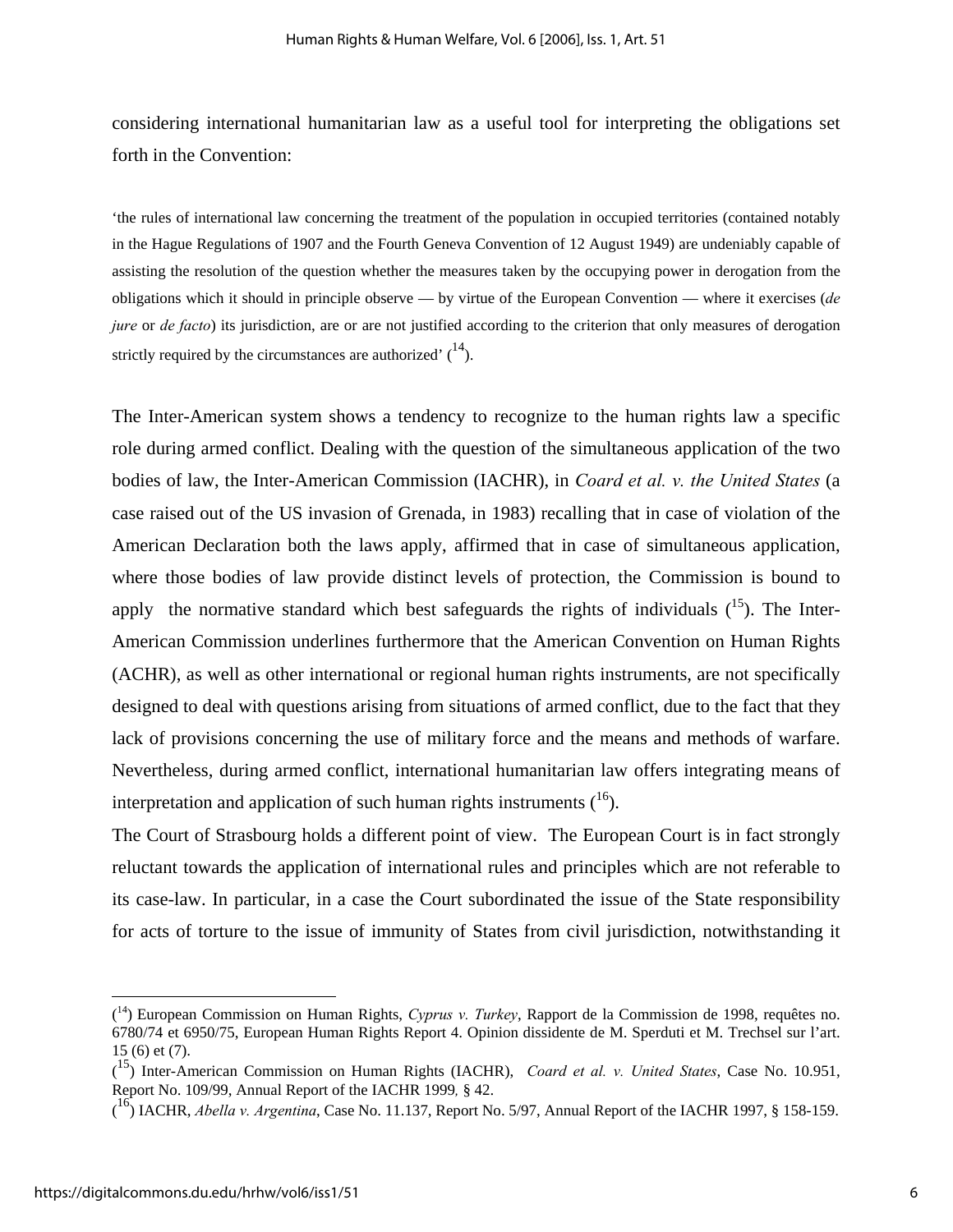recognized the peremptory character (*ius cogens*) of the international norm prohibiting torture  $\binom{17}{1}$ .

The Court seems to be extremely cautious in considering "European" rights as part of the current international law. At the same time it seems to apply its principles, without making express mention of the sources, particularly in incidents involving Turkey and concerning law enforcement and counter-terrorism operations against PKK activists in the southeast part of the country. In *Ergi v. Turkey* the Court applied the standards set out in Article 57 of the Additional Protocol (I) to the Geneva Conventions in order to evaluate whether Turkish officials violated the right to life granted in Article 2 of the Convention, notwithstanding Turkey was not part of the Protocol. The case concerned the accidental killing of a woman resulting from misdirected fire during an ambush conducted against PKK operatives. According to the Court's statement, during the operation Turkish agents failed to adopt sufficient precautions in order to guarantee due protection to civilians  $(^{18})$ .

### **2. Interpretation of Article 1 of the European Convention on Human Rights**

2.1 Regional character of the Convention: Bankovic and Others v. Belgium and other 16 Contracting **Parties** 

According to Article 1 of the European Convention on Human Rights, a State party shall secure the fundamental rights of individuals who are *within its jurisdiction*. This formulation was preferred to the previous one reporting "*residing within".* During a military intervention, the jurisdiction of the State rises from acts performed abroad by its military, in form of accountability for extraterritorial acts. The extraterritorial exercise of jurisdiction is exceptional in nature, and is based on the principle of "overall effective control" issued in *Loizidou v. Turkey.*  This principle has been resumed in *Bankovic and Others v. Belgium and Other 16 Contracting Parties,* a case concerning the killing of 16 individuals caused by a NATO air strike during the

<sup>(</sup> 17) ECtHR, *Al-Adsani v. The United Kingdom* - 35763/97 [2001] ECHR 761 (21 November 2001). SUDRE, *Droit européen et international de droits de l'homme*, Paris, PUF, 2005, p. 203.

<sup>(</sup> 18) ECtHR, *Ergi V. Turkey* - 23818/94 [1998] ECHR 59 (28 July 1998), § 81. ALTIPARMAK, *Bankovic: An Obstacle to the Application of the European Convention on Human Rights in Iraq* in *Journal of Conflict & Security Law* (JCSL) (2004), Vol. 9 No. 2, p. 213–251.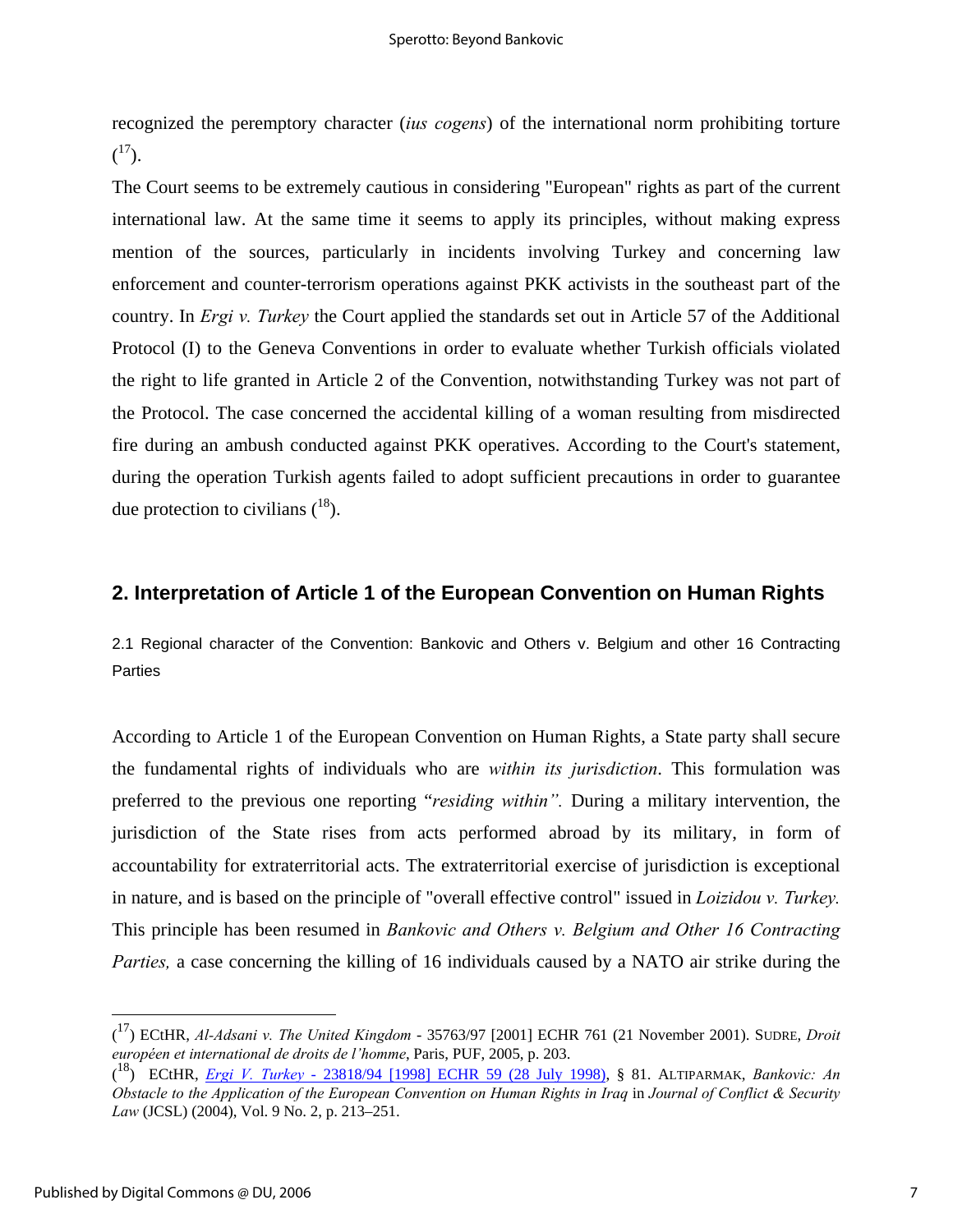air campaign against the Federal Republic of Yugoslavia in 1999  $(^{19})$ . The applicants complained that the States participant to the campaign under NATO command and control violated Articles 2, 10 and 13 of the Convention, affirming that, by virtue of an absolute control of the airspace over Serbian territory by NATO forces, the victims were within the jurisdiction of the respondent States in the meaning of Article 1 of the Convention  $(2^0)$ .

The defendants, while stressing the essentially territorial nature of the jurisdiction in international law, excluded that the victims were within the jurisdiction of the allies by virtue of the absolute control of the airspace. Furthermore, they declared that acts of war performed under NATO command and control within the territory of a State that is not part of the Convention could not be ascribed to respondent States  $(^{21})$ .

The Court assumed it was essential to determine whether the victims were within the jurisdiction of the respondent States  $(2^2)$ , by virtue of an extraterritorial act. Arguing that such an act depends on the effective control of the relevant territory and its inhabitants abroad, as a consequence of military occupation or through the consent, invitation or acquiescence of the Government of the territory concerned, the Court declared the case inadmissible  $(^{23})$ . Furthermore, it pointed out that the Convention is not an instrument that applies throughout the world, but a regional treaty aimed to spread its effects essentially within the European legal space and notably in the legal

<sup>(</sup> 19) ECtHR, *Banković and Others v. Belgium and 16 Other Contracting States* - 52207/99 [2001] ECHR 970 (19 December 2001).

 $(2^0)$  The complaint was brought before the Court on Oct. 20, 1999. In June, the ICTY Prosecutor had appointed a Panel of Experts, in charge of verifying whether the air strikes campaign was conducted in accordance with the relevant provisions of international humanitarian law (IHL). In its report, the Panel concluded that no violation of IHL was to ascribe to NATO forces. The broadcasting station was considered a legitimate target, due to the fact that it was part of the Serbian integrated system of command and control. The attack aimed to disrupt the whole system. Furthermore, NATO authorities announced the raid in advance, thus civilians were in the building at their own risk. See in www.un.org/icty/pressreal/nato061300.htm, ICTY, Final Report to the Prosecutor by the Committee Established to Review the NATO Bombing Campaign Against the Federal Republic of Yugoslavia, § 71-79.

<sup>&</sup>lt;sup>(21</sup>) *Contra*, Council of Europe, Report by the Secretary General on the use of his powers under Article 52 of the European Convention on Human Rights, SG/inf 2006/5, 28 Feb. 2006: "*The activities of foreign agencies cannot be attributed directly to States Parties. Their responsibility may nevertheless be engaged on account of either their duty to refrain from aid or assistance in the commission of wrongful conduct, acquiescence and connivance in such conduct, or, more generally, their positive obligations under the Convention".* 

<sup>(</sup> 22) The Court itself sets up a sequence of authorities on the matter: *Loizidou v Turkey* (*preliminary objections*), judgment of 23 March 1995, Series A no. 310, p. 23, § 62; *Loizidou v Turkey* judgment of 18 December 1996, *Reports of Judgments and Decisions* 1996-VI, p. 2234, § 52; *Cyprus v Turkey* [GC], no. 25781/94, § 76, ECHR 2001-IV; *Drozd and Janousek v France and Spain,* judgment of 26 June 1992, Series A no. 240, p. 29, § 91; OPPENHEIM'S *International Law*, 9<sup>th</sup> Edition 1992 (JENNINGS AND WATTS), Vol. 1, §§ 136 and 137; BROWNLIE, *Principles of International Law*, 4<sup>th</sup> Edition 1990, p. 298, 311; and BYERS, *Custom, Power and the Power of Rules*, Cambridge University Press, 1999, p. 53.

<sup>(</sup> 23) ECtHR, *Bankovic,* § 67 – 73.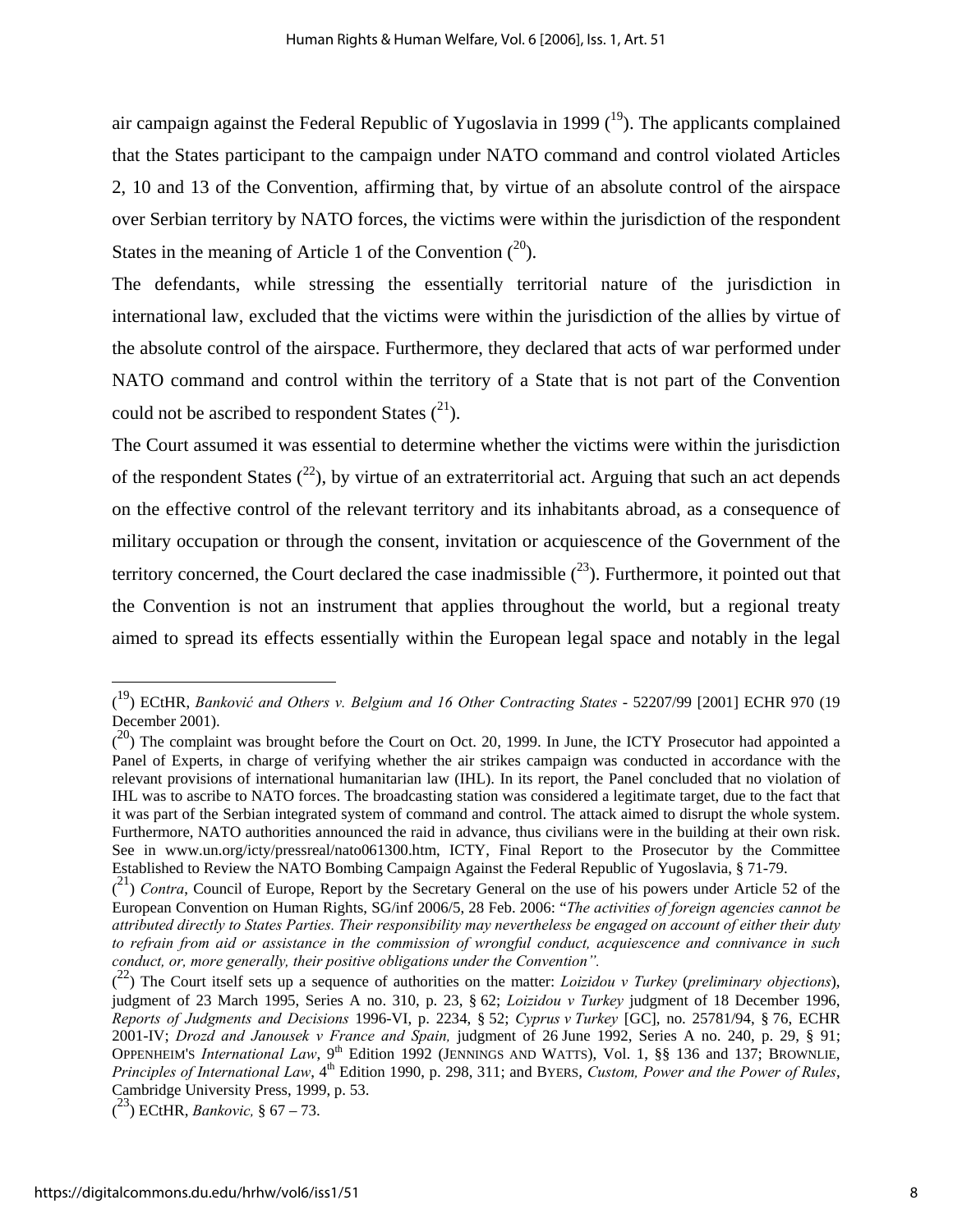space of the contracting parties, and the FRY was simply out of this legal space  $(24)$ . Finally, the Court assumed that:

'Had the drafters of the Convention wished to ensure jurisdiction as extensive as that advocated by the applicants, they could have adopted a text the same as or similar to the contemporaneous Articles 1 of the four Geneva Conventions of 1949'  $(^{25})$ .

#### 2.2 Jurisdiction and positive obligations*: Ilaşcu and Others v. Moldova and Russia*

The decision of the Grand Chamber on *Ilaşcu and Others v. Moldova and Russia,* in 2004, represents a significant step in the definition of the exact extension of the phrase "*within the jurisdiction*". Furthermore, it clarified the nexus between positive obligation and State jurisdiction. The case is related to the internal situation of Moldova. Since its independence in 1991, the Moldovan Republic is *de facto* divided in two parts. The east bank of Dniestr River hosts currently the separatist '*Moldavian Republic of Transdniestria*' (MRT) supported by the Fourteenth Army of the USSR, originally based in Odessa, which was deployed in Moldova during the civil war in 1991 – 1992, providing aid to separatists.

*Ilascu* concerned the arrest and mistreatment of activists belonging to a party in favor of the reunification of the country, imprisoned and systematically tortured by officials belonging to the separatist Government with the substantial sustain of the Russian military  $(2^6)$ . Following the complaint before the European Court, the government of Moldova declined its responsibility on the case, affirming its inability to guarantee to people living in the territories of the east bank of the Dniestr River the rights set forth in the Convention. The problem was renowned. Joining the European Convention of Human Rights, Moldova made a reservation, holding its inability to exercise an effective control over Transdniestria. A communication was issued also to Russia. Moscow rejected any accusation. The Government affirmed Russian troops are conducting in Moldova a *peacemaking* operation not entailing the Russian jurisdiction as specified in Article 1 of the Convention.

<sup>(</sup> 24) *Ibidem,* § 80.

<sup>(</sup> 25) *Ibidem,* § 75.

<sup>(</sup> 26) ECtHR. *Ilascu And Others v. Moldova And Russia* - 48787/99 [2004] ECHR 318 (8 July 2004).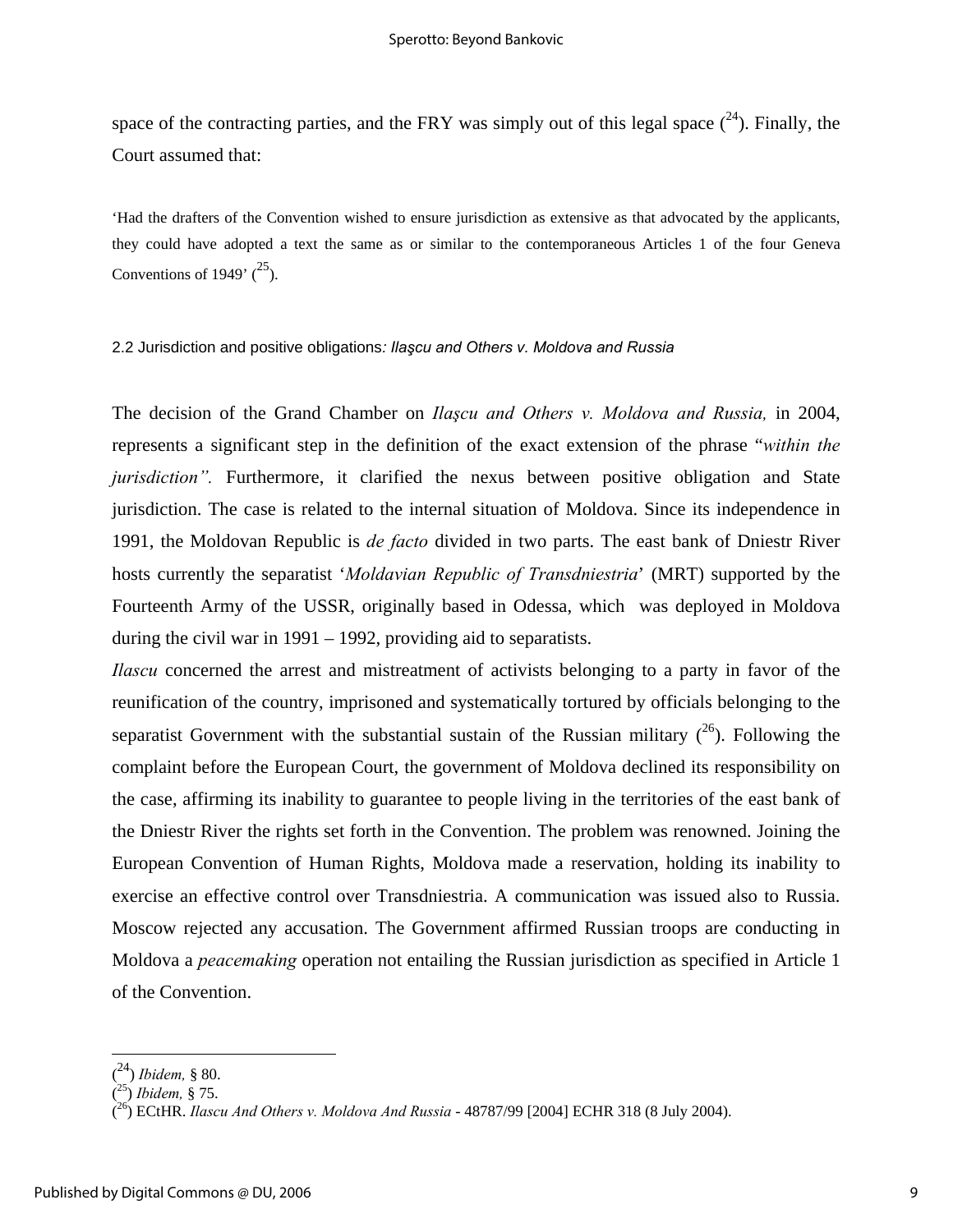In its statement the Court affirmed the responsibility of Moldova, for not adopting all the necessary means to drive to an end the violations. In particular, the Court, while admitting Moldova reduced capacity to exercise sovereign powers over Transdniestrian region, has blamed the Government for not adopting all necessary measures to regain the control of its whole territories and to obtain the liberation of the applicants, explicitly assuming that it had been within the power of the Moldovan Government to take measures to secure their rights under the Convention  $(2^7)$ . In addition, the Court affirmed the responsibility of Russia, for exercising de facto jurisdiction over people living in Transdniestria, through its decisive influence in the area and over the separatist Government  $(^{28})$ .

#### 2.3 Beyond "l'espace juridique européen": *Öcalan* and *Issa and Others v. Turkey*

Further cases concerning military and security issues engaged the Court in a new path, and what has been defined as a watershed seems to become a simple step back in the current enlargement of the protection granted by the Convention. This new trend entails first of all a progressive acceptation of the principle of "personal jurisdiction", based on *de facto* control over an individual, as in the case of *Öcalan v. Turkey* ( 29). Secondly, in *Issa v. Turkey,* the Court is ready to review its opinion on the strictly regional character of the Convention,  $(3^0)$ .

In *Öcalan v. Turkey,* the leader of PKK was put under arrest at Nairobi airport and immediately transferred under the authority of Turkish agents. Turkish jurisdiction under Article 1 of the Convention has been affirmed as a consequence of the physical custody of the captured by Turkish agents. Furthermore, the Court referred to Turkey the alleged violation of the rights concerning arrest and detention even if those violations occurred outside the European legal space.

In *Issa v. Turkey,* the applicants were the relatives of Kurdish shepherds brutally assassinated by Turkish forces operating in the north of Iraq. According to the complaints, shepherds were arrested, tortured and then killed by Turkish forces which were conducting a huge cross-border

<sup>(</sup> 27) ECtHR. *Ila*s*cu,* § 454.

<sup>(</sup> 28) ECtHR. *Ila*s*cu,* § 392.

<sup>(</sup> 29) ECtHR*, Öcalan v. Turkey* - 46221/99 [2003] ECHR 125 (12 March 2003).

<sup>(</sup> 30) ECtHR, *Issa And Others v. Turkey* - 31821/96 [2004] ECHR 629 (16 November 2004).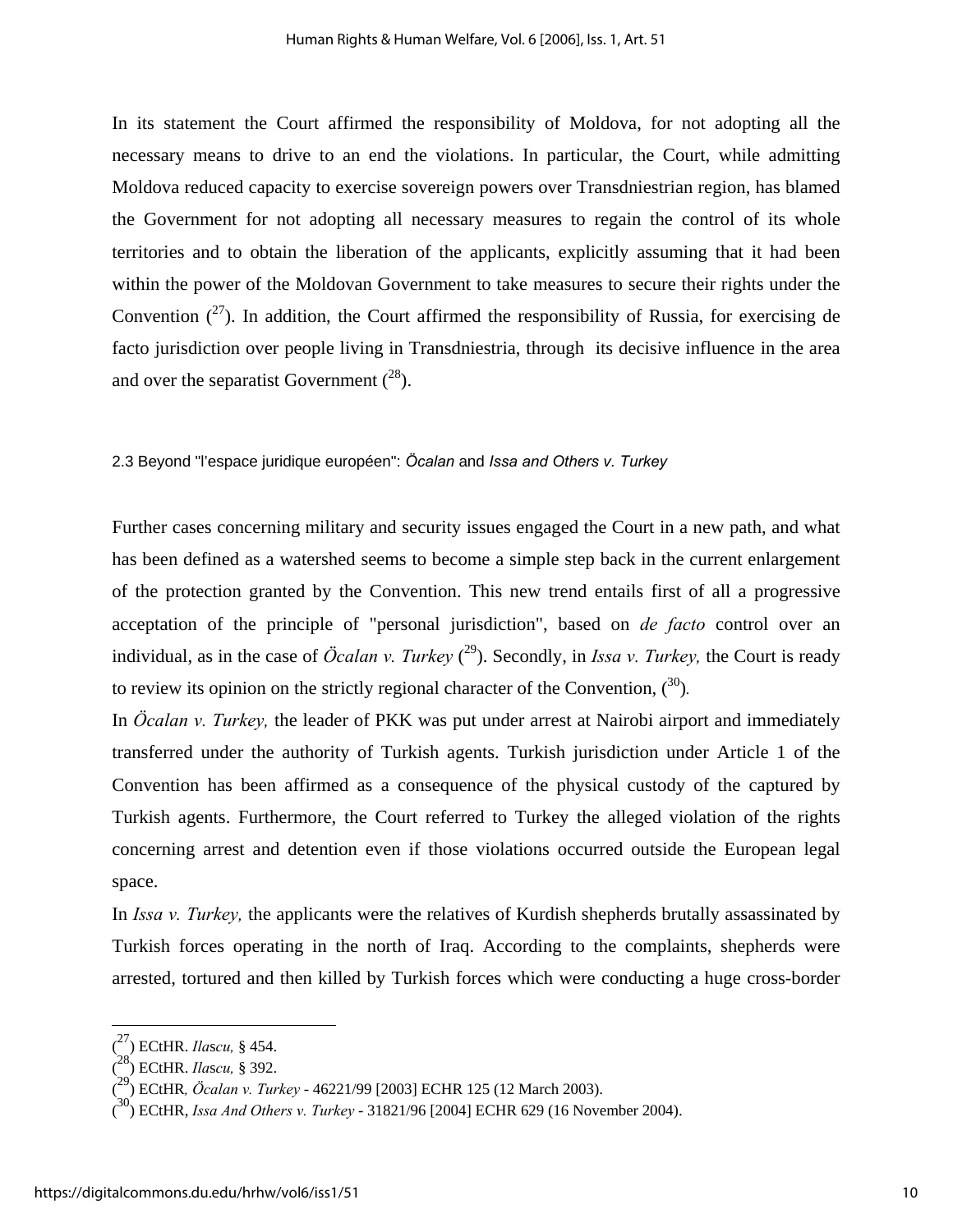counter-terrorist operation, using artillery, F16 fighters and helicopters. The Court dismissed the claim assuming petitioners' allegations had not been proved beyond any reasonable doubt. In particular, lacking a concrete proof that Turkish armed forces were conducting operations in the area, the Court has been not satisfied that the applicants' relatives were within the jurisdiction of the respondent State for the purposes of Article 1 of the Convention. However, the Court, in its (barely clear) statement, admits the possibility that acts performed by agents of a State party outside the European legal space entail its responsibility if, in the specific occurrence, an effective overall control has been established:

'The Court does not exclude the possibility that, as a consequence of this military action, the respondent State could be considered to have exercised, temporarily, effective overall control of a particular portion of the territory of northern Iraq. Accordingly, if there is a sufficient factual basis for holding that, at the relevant time, the victims were within that specific area, it would follow logically that they were within the jurisdiction of Turkey (and not that of Iraq, which is not a Contracting State and clearly does not fall within the legal space (*espace juridique*) of the Contracting States'  $\binom{31}{ }$ .

## 2.4 The jurisprudence of the European Court in some domestic decisions: *Al-Skeini and Others v. the Secretary of State for Defence*

British law includes the European Convention since 1998, when the *Human Rights Act* was approved. The Act, in its Section 3 (1) provides that so far as it is possible to do so, primary legislation and subordinate legislation must be read and given effect in a way which is compatible with the Convention rights.

In December 2004, the Queen's Bench Division of the High Court examined contextually six cases of alleged violation of the European Convention during the military occupation of the province of Basra, Iraq  $(3^2)$ . Five complaints concerned violation of the right to life of Iraqi civilians, killed during clashes between UK troops patrolling the streets and militias. The sixth complaint concerned the death of an Iraqi national detained in a British military prison. The preliminary investigation conducted by the Commanding Officer in order to evaluate the

<sup>(</sup> 31) ECtHR, *Issa,* § 74.

<sup>(</sup> 32) The High Court of Justice Queen's Bench Division (Divisional Court) *Al Skeini Ors, R (on the application of) v Secretary of State for Defence [2004]* EWHC 2911 (Admin) (14 December 2004).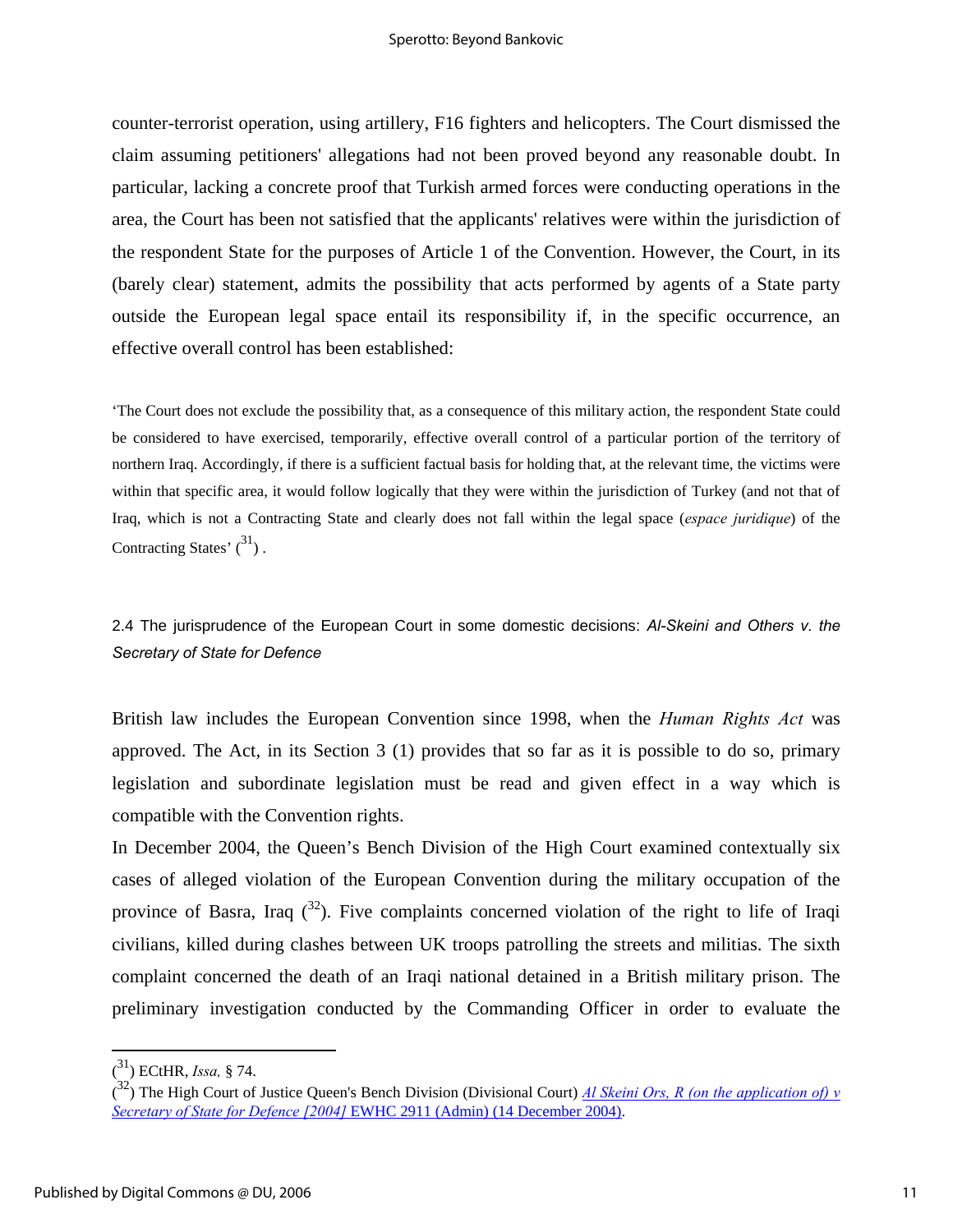opportunity to bring the case to the investigation division of the Royal Military Police for further proceedings concluded that the killings were lawful due to the fact that the soldiers acted in accordance with the established rules of engagement (ROE).

Before the High Court, the applicants held that the exercise of the State power abroad depends on two form of authority: a *personal jurisdiction*, as a consequence of acts performed by State agents outside the national territory, or an *overall effective control* upon an area situated outside national borders, as specified by the European Court in *Loizidou v. Turkey*  $(33)$ . According to the claimants, both these exceptions were expression of the same general principle, that of control, over person or land, resulting in the case because of the Government's acceptance that the UK was at that time an occupying power. The defendant considered that Iraq is outside the territorial reach of the Convention, remarking also that the doctrine of personal jurisdiction does not reflect international law.

Considering the degree of control of British troops over the provinces of Basra and Maysan, the High Court held that notwithstanding the number of troops deployed in the area, the United Kingdom did not retain an *effective overall control* on the area, where the situation was extremely fluid, while in the case of Mr Baha Mousa's death in the custody of British forces, there has been a breach of the procedural investigative obligation arising from articles 2 and 3 of the Convention. In the appeal decision, substantially holding that all further proceedings on that issue should be stayed until the conclusion or other disposal of the pending court martial proceedings  $(34)$ , Lord Justice Sedley affirmed significantly that

'the one thing British troops did have control over, even in the labile situation described in the evidence, was their own use of lethal force'

while adding that

<sup>(</sup> 33) ECtHR, *Loizidou v. Turkey* - 15318/89 [1996] ECHR 70 (18 December 1996), § 52.

 $(3<sup>4</sup>)$  Courts martial alleging ill-treatment, amounting to torture or inhuman or degrading treatment, have been held in Osnabrück and recently at the Bulford Military Court Centre, Salisbury.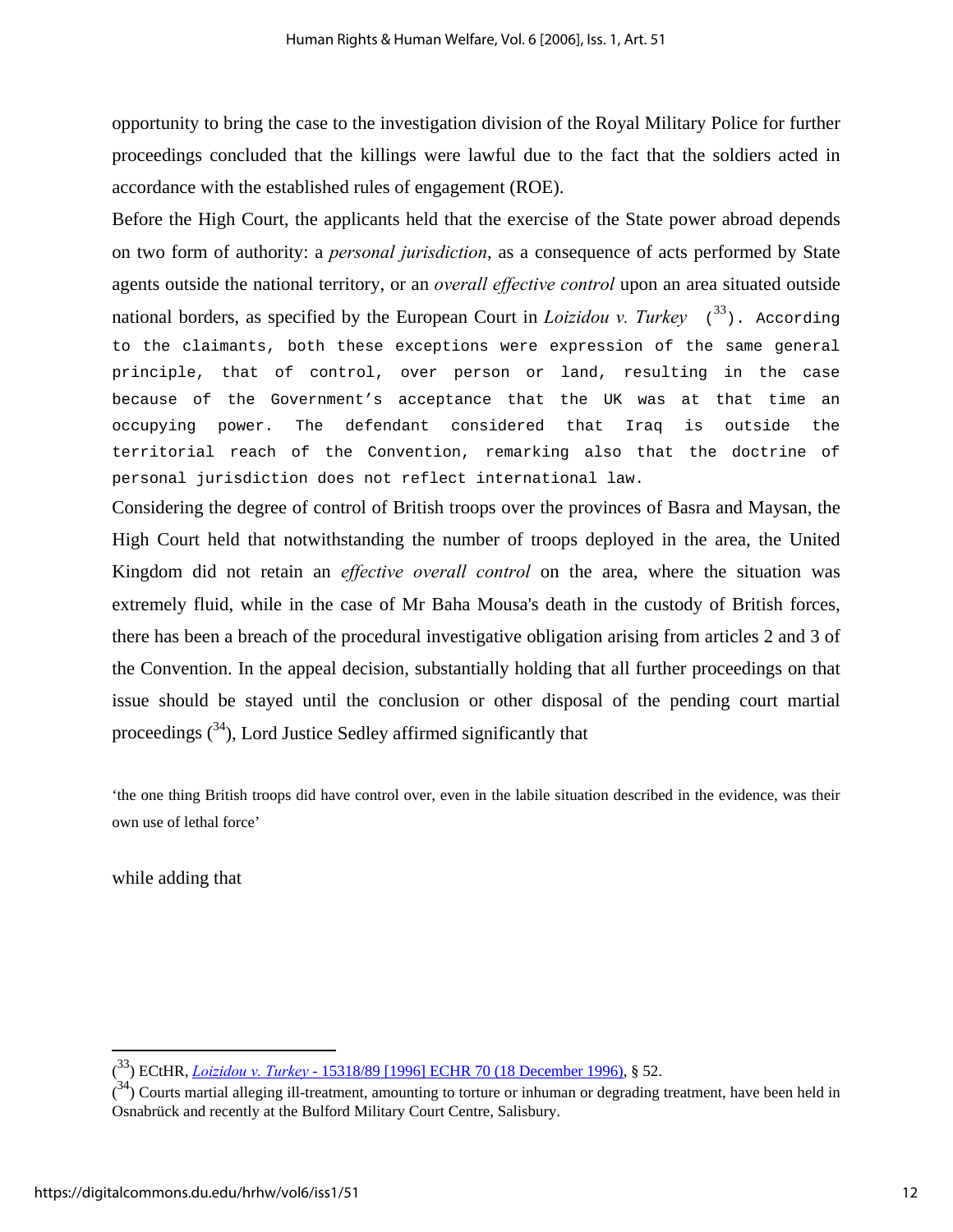'the Act reaches the same parts of the body politic as the Convention. For my part I also see good grounds of principle and of substantive law for holding that, at least where the right to life is involved, these parts extend beyond the walls of the British military prison and include the streets patrolled by British troops'  $(35)$ .

### **Conclusive remarks**

Both the European Court and domestic instances have been extremely prudent in enlarging the original reach of the Convention. Considering the humanitarian scope of the intervention against the Federal Republic of Yugoslavia, the restrictive approach in *Bankovic* was perhaps determined also by reasons of political nature. After *Bankovic*, it can be noted a significant trend towards a more effective protection. In *Issa* the Court has expressly declared that the Convention can be applied in Iraq, clearly outside the European legal space. In *Assanidze v. Georgia,* the Court held that

'In certain exceptional cases, jurisdiction is assumed on the basis of *non-territorial factors*, such as: acts of public authority performed abroad by diplomatic and consular representatives of the State; the criminal activities of individuals overseas against the interests of the State or its nationals; acts performed on board vessels flying the State flag or on aircraft or spacecraft registered there; and *particularly serious international crimes (universal jurisdiction*)<sup> $\frac{36}{36}$ .</sup>

The link between the jurisdiction and the commission of international crimes entailing universal jurisdiction (such as grave breaches of the Geneva Convention or torture), established by the Court, is not a minor change in the subject that is under discussion in this paper. In *Bankovic* a core argument was State practice. Considering that although there had been a number of military missions but no derogation pursuant to Article 15  $(37)$ , the Court argued that no State had indicated a belief that its extraterritorial actions involved an exercise of jurisdiction.

<sup>(</sup> 35) The Supreme Court of Judicature Court of Appeal (Civil Division) *Al-Skeini Ors, R (on the application of) v Secretary of State for Defence* [2005] EWCA Civ 1609 (21 December 2005) §§ 197 and 205.

<sup>(</sup> 36) ECtHR, *Assanidze v. Georgia* - 71503/01 [2004] ECHR 140 (8 April 2004), § 137 (*Emphasis Added*).

<sup>(</sup> 37) Article 15 of the European Convention provides as follows: *1. In time of war or other public emergency threatening the life of the nation any High Contracting Party may take measures derogating from its obligations under this Convention to the extent strictly required by the exigencies of the situation, provided that such measures are not inconsistent with its other obligations under international law. 2. No derogation from Article 2, except in respect of deaths resulting from lawful acts of war, or from Articles 3, 4 (paragraph 1) and 7 shall be made under this provision. 3.Any High Contracting Party availing itself of this right of derogation shall keep the Secretary-General of the Council of Europe fully informed of the measures which it has taken and the reasons therefore. It*